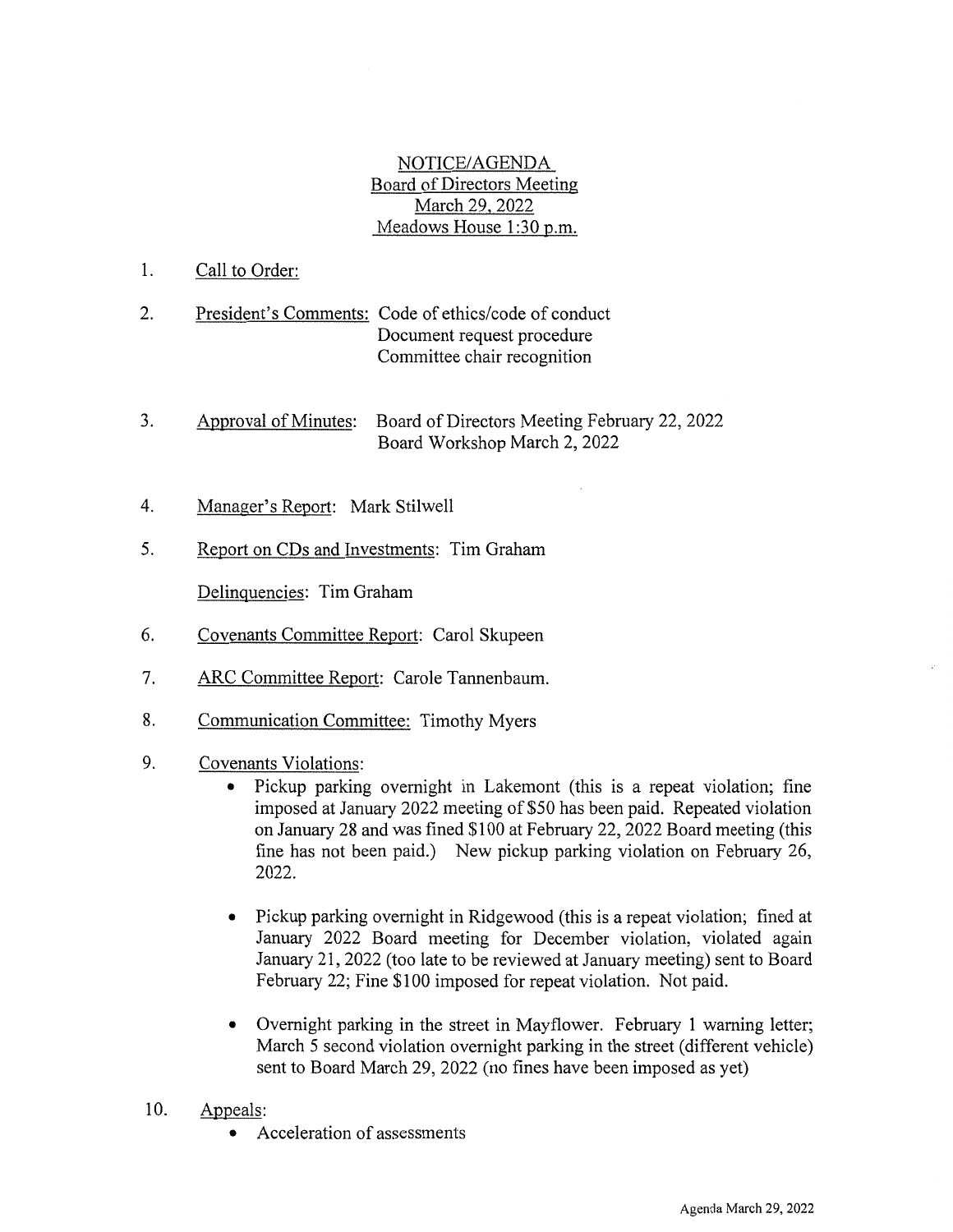- 11. Old Business:
	- Pool bathrooms
- 12. New Business:
	- LED Communication sign board
- 13. Appointments:
- Committee Reports: Enclosed 14.
	- Architectural Review Minutes
	- Landscaping Minutes
- 15. Homeowner Comments:
- 16. Adjourn: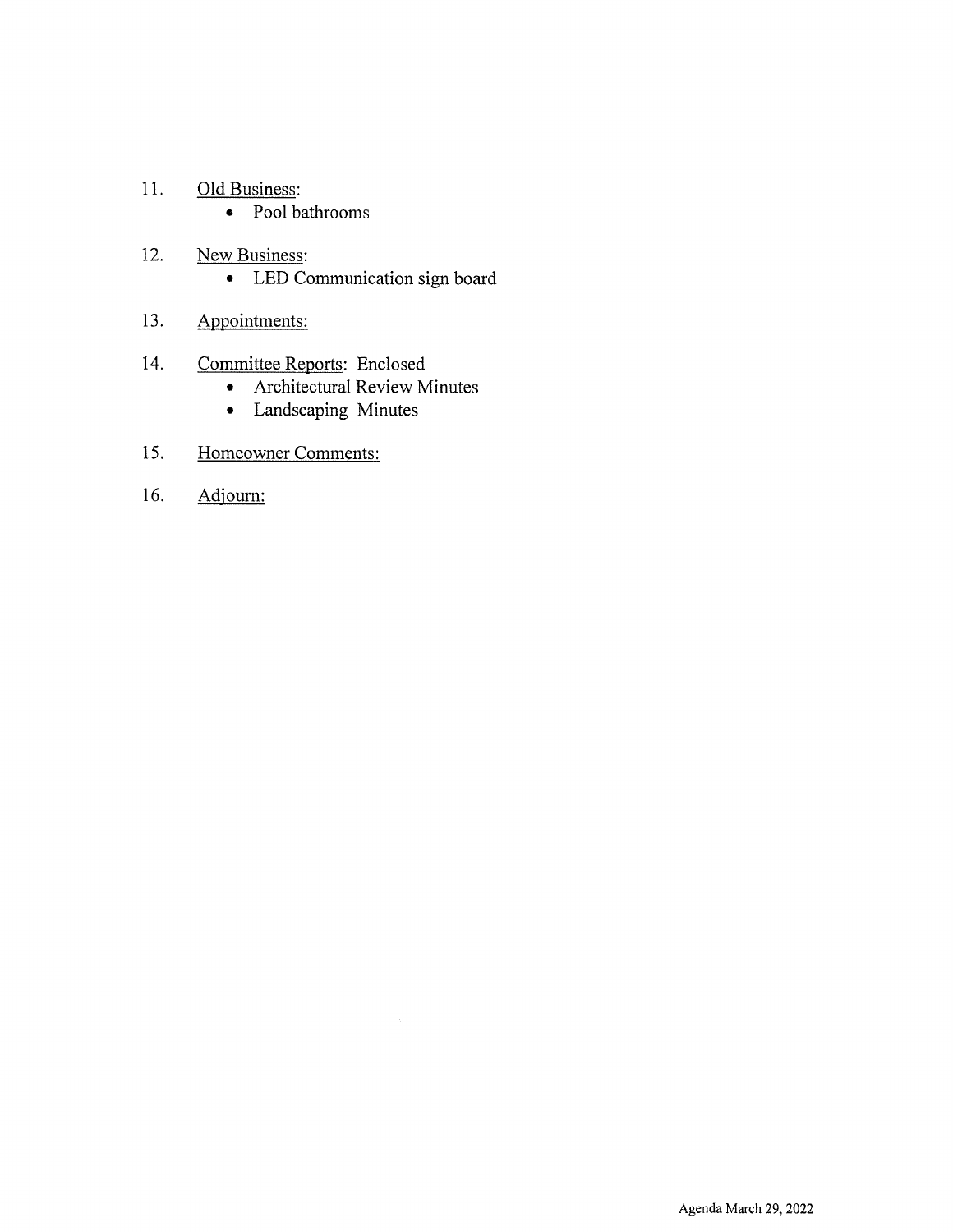### **CODE OF ETHICS AND RULES OF CONDUCT BOARD of DIRECTORS and VOLUNTEERS** THE MEADOWS AT MARTIN DOWNS HOMEOWNERS ASSOCIATION

The Board of Directors of The Meadows at Martin Downs Homeowners Association has the obligation and duty to make decisions for the entire community and is responsible to set a standard and a tone for behavior that is conducive to the best interests of the entire community. The Board of Directors of the Meadows at Martin Downs Homeowners Association hereby adopts the following code of ethics and code of conduct that are applicable to all Board Members serving the community:

- $1.$ The Board of Directors will use its best efforts at all times to make decisions that are consistent with high principles and to protect and enhance the safety and property value of the residents.
- $2.$ No gifts over \$25 will be accepted by any volunteer from any resident, contractor, or supplier.
- $3<sub>1</sub>$ The Board Members will protect confidentiality of other Board Members' personal lives, as well as all residents' personal lives.
- $4.$ No promise of anything can be made to any subcontractor, supplier, or contractor during negotiations, unless approved by the Board as a whole.
- 5. Any Board Member convicted of a felony will voluntarily resign from his/her position.
- 6. Language at Board Meetings will be kept professional. Personal attacks against Coowners and Board Members are prohibited and are not consistent with the best interest of the community.
- $7<sub>1</sub>$ It is understood that differences of opinion will exist. They should be expressed in a clear and business-like fashion.
- 8. Proper parliamentary procedure should be followed to have such dissenting positions stated clearly within the official records of the Association
- 9. A Board Member may not knowingly misrepresent any facts to anyone involved in anything with the community that would benefit himself/herself in any way.
- $10.$ No Board Member may use his/her position to enhance his/her financial status through the use of certain contractors or suppliers. Any potential or actual conflict of interest must be disclosed to the other Board of Directors.

This resolution is adopted this , at a Board meeting where a quorum of the Board was present and will become effective immediately. Upon approval, each new Board Member will be required to agree to this code of ethics and rules of conduct.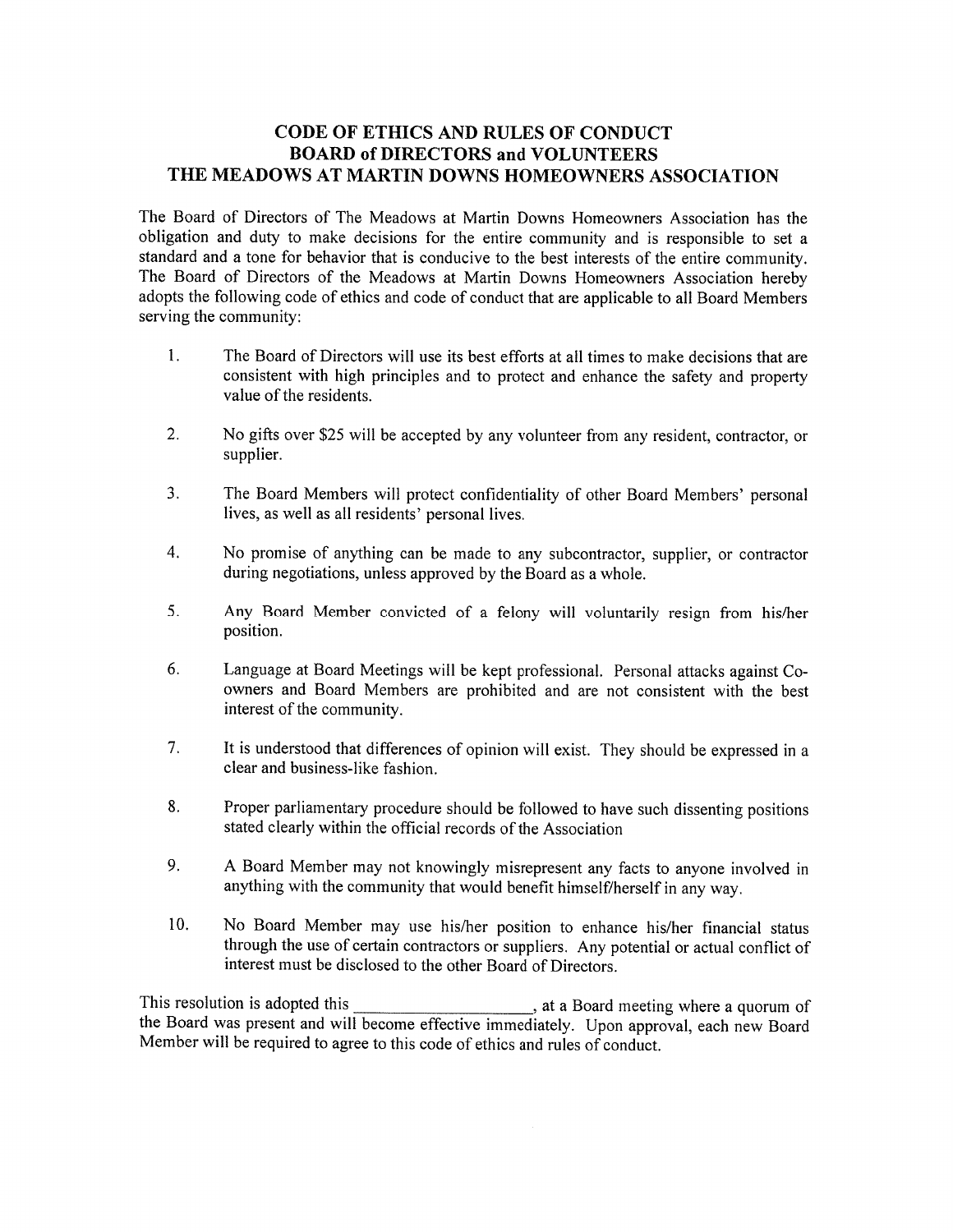#### **MINUTES**

#### The Meadows at Martin Downs Homeowners Association, Inc. Board of Directors/Members Meeting February 22, 2022 1:30 p.m.

The meeting was held at the Meadows House, with telephonic dial-in access via freeconferencecall.com.

Present:

Claudia Tracey, President Ida Corrigan, Vice President Timothy Graham, Treasurer Barbara Paxton, Secretary Merry Bering, Lakemont Director Dee Nester, Director at Large Timothy Myers, Greenwich Director Mark Stilwell, Property Manager

The meeting was called to order at 1:31 p.m.

President's Comments: Mrs. Tracey announced that starting today the homeowner comments portion of the agenda would be right after approval of the minutes of the previous meeting.

Approval of Minutes of Board Meeting January 25, 2022: Timothy Graham said one change was needed, as follows: regarding the special assessment "The delinquency date will be the month of May and late fees and interest will be posted according to our collection procedures." Barbara Paxton made a motion to approve the Minutes with the change, seconded by Timothy Myers. Vote was unanimous in favor.

Homeowner Comments:

The following homeowners addressed the Board:

Brian Guthrie, Mayflower. Regarding security issues and lighting and asked what is being done to reduce speeding.

Donald Britton, Foxboro. Requested copy of the audit. Mr. Britton will receive a copy when it is available. Patricia Vanlandingham, Foxboro. Comments regarding audit.

Margaret McGrath, Foxboro, asked about the frequency of gutter cleaning on the capris.

Manager's Report: Copy of report attached. Mr. Stilwell reported to the Board on the bid process for the bathrooms at the pool area. After discussion the Board instructed Mr. Stilwell to email the contractors who had been provided bid packages, as well as additional contractor, extending the bid process to March 15.

Report on CDs and Investments: Timothy Graham, Treasurer, reported there are four CDs in the Operating Account that will mature by March 3; these will be rolled over. Maturity dates are February 15, February 22, February 28 and March 3. There are four CDs in the Reserve Account which will mature between now and July and these will also be rolled over. Regarding the special assessment, 510 owners have paid in full, 297 owners have paid half and 25 owners have not paid at all. Approximately \$500,000 has been collected.

Delinquencies: Mr. Graham. There is one account past due 90 days, in collection.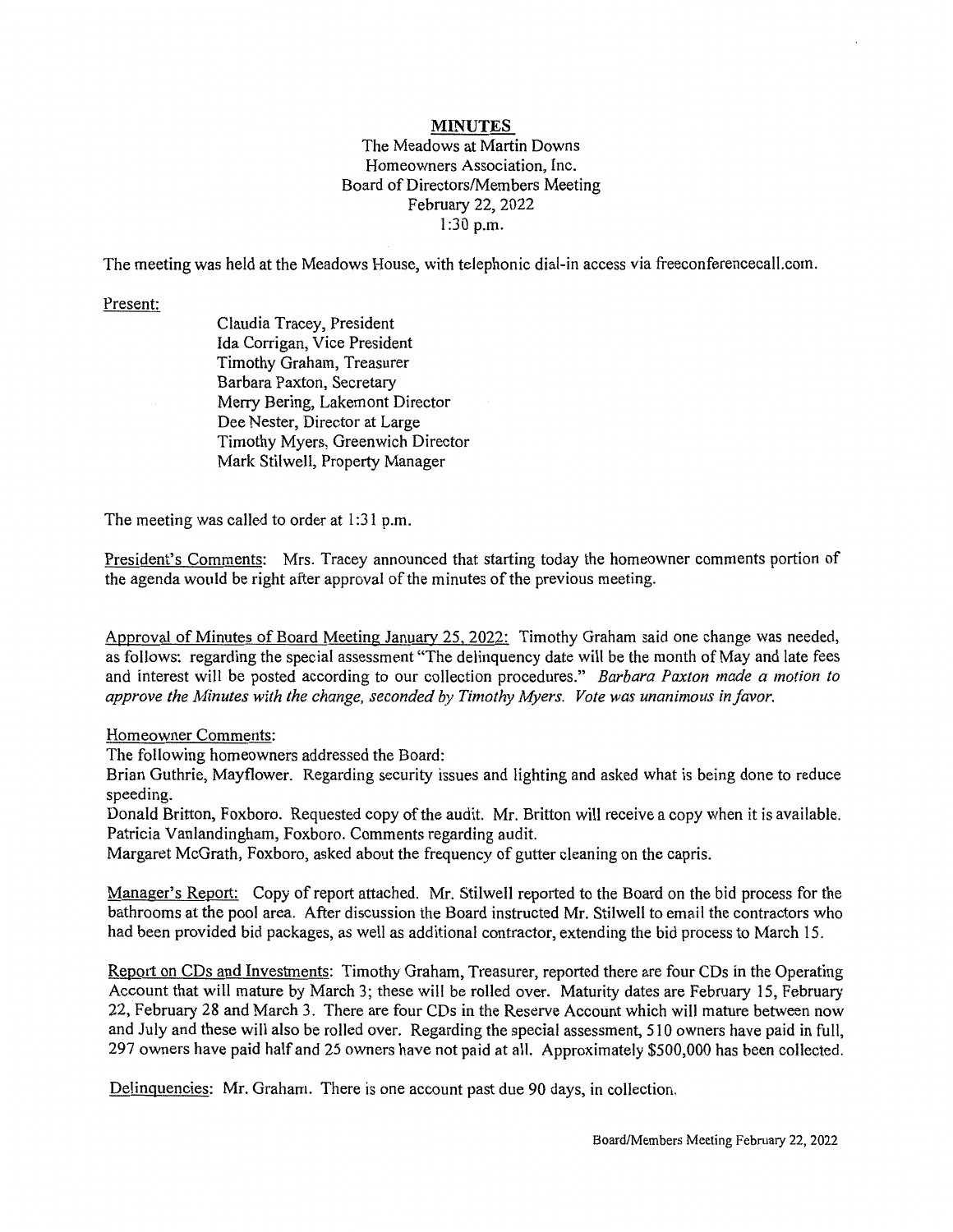Covenants Committee report: Carol Skupeen, Chair. Two fines were confirmed and one waived.

ARC Committee Report: Carole Tannenbaum, Chair. A draft ARC Guideline change was presented to the Board. This will be reviewed under New Business.

### Covenants Violations:

- xxxx Waterfall Blvd. Repeat pickup truck parking violations. *Barbara Paxton made a motion to impose a fine o/\$100. Seconded by Ida Corrigan. Vote was unanimous in favor.*
- xxxx Essex Court. Repeat pickup truck parking violations. *Barbara Paxton made a motion to impose a fine o/\$100. Seconded by Timothy Myers. Vote was unanimous in favor.*
- xxxx Brighton Way. Unapproved flag on display. The flag was removed in a timely manner and the Board did not take action. No motion was required. No fine was imposed.

Appeals: Homeowner in Mayflower has a tenant moving from one of their properties to another of their properties in the Meadows. They requested the Board waive application and background check fees. After review, the Board took no action as the Governing Documents are clear that all prospective buyers and tenants undergo this process and pay the required fees. The Board does not have the authority to change the applicability without an amendment to the Declaration.

# Old Business: None

# New Business:

- **ARC Guidelines.** Carole Tannenbaum presented to the Board changes to the ARC Guidelines on behalf of the ARC Committee. The Board reviewed the proposed changes and *Ida Corrigan made a motion to approve, seconded by Timothy Myers. After discussion, the vote was: Corrigan Yes, Graham Yes, Nester Yes, Tracey Yes, Myers Yes, Paxton No, Bering No. At this time Ida Corrigan made a motion to reopen the ARC Guidelines for further review, seconded.*
- Discussion ensued regarding the Guidelines attached to these Minutes.
- Under Lighting and Lighting Fixtures, this section was accepted as written.
- Under Front Entry and Walkway Lights, this section was accepted as written.
- Under Patio/Lanai/Screen Enclosures Hanging String Lights, the section referring to height restriction was changed to: 10 foot for 4 plex units (Stamford and Sun Terrace) and 8 foot for single family and duplex (Capri) units. The time these lights must be turned off was changed to midnight.
- Under Security Lighting, this section was accepted as written.
- Paint Colors; this section was accepted as written.

Ida Corrigan made a motion to approve as written including the changes to *Patio/Lanai/Screen Enclosures Hanging String Lights, seconded by Barbara Paxton, Vote was unanimous in favor.* 

• There were three other issues which the ARC brought to the attention of the Board: Holiday or Seasonal flags: The wording is to be the same as in the Use Restrictions of the Declaration of Covenants and Restrictions, as follows:

"Decorative flags ( one per home) may be displayed without ARC approval, provided they are neat and clean, affixed to the building in accordance with ARC Guidelines and Rules and Regulations, and are not in conflict with the Community Wide Standard."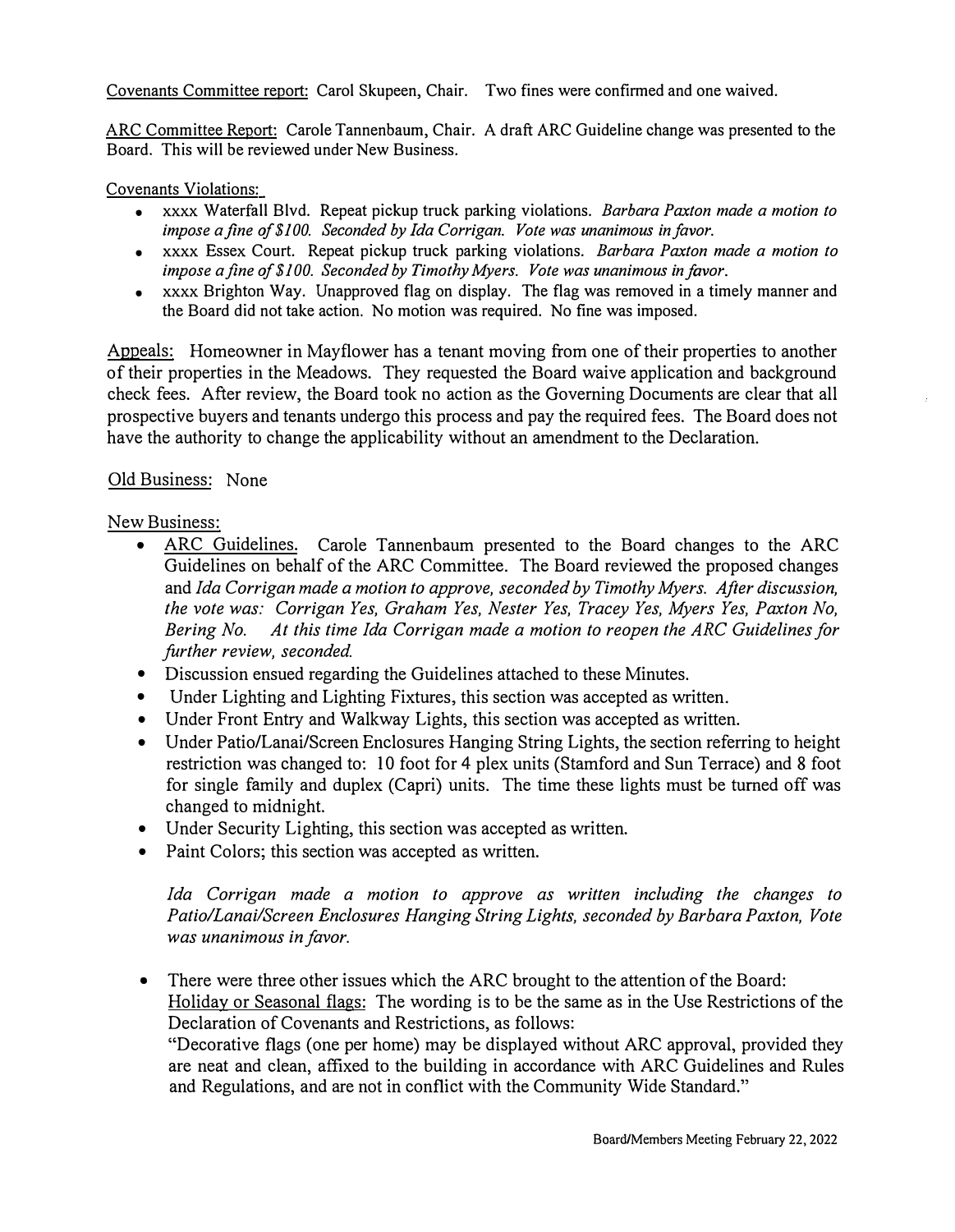The Committee requested adding a rule stating "No plaques or wall art allowed on the front or side of units in Foxboro and Ridgewood." Ida Corrigan made a motion, seconded by Merry Bering to change the wording to "all units." Vote was unanimous in favor.

Decorative plaques: Current ARC Guidelines, page 10, C:  $\bullet$ NAME AND HOUSE NUMBER SIGNS/DECORATIVE PLAQUES.

With regard to Capri model ((duplex) Units in the Villages of Foxboro and Ridgewood, decorative signs/plaques/wall art also-must meet the following guidelines in addition to those of Paragraph A are not permitted on the front or side of the unit walls.

Said last name or house numbers sign/plaque may only be attached to the wall to the right or left of the front door just under the carriage lamp; or to the left or right of the garage door just under the carriage lamp. Said sign/plaque must be affixed flat against the surface of the wall.

- Leash length: It was suggested we follow the Martin County guideline. No change was  $\bullet$ made to the Rules & Regulations.
- <u>Rules & Regulations</u>: Two sections of the Rules & Regulations were discussed:
- Rule #7, page 2 of 4, revised as follows:

Residents are required to notify the Guard House in advance when expecting guests, deliveries (including food) and service vendors. Pet sitters may enter after hours and on Sundays and holidays to care for residents' animals.

Except for pet sitters as set forth immediately above, delivery of flowers, medical supplies and/or equipment, food, mail and utility services, All commercial vehicles, marked and unmarked, moving vans/trucks, trailers and vendors shall be denied access to the property before 8:00 a.m. Monday through Saturday, and all day on Sunday, New Year's Day, Memorial Day, Fourth of July, Labor Day, Thanksgiving Day, and Christmas Day. All commercial vehicles/vendors/contractors must leave the property NO LATER THAN 8:00 P.M. Pet sitters, food delivery, flower delivery and delivery of medical supplies and/or equipment must be called in or authorized by a call from the gate to the resident to gain access.

Rule #20: Display of flags. After a brief discussion, it was decided to make no changes to  $\bullet$ the flag restrictions.

# Communication Committee:

Timothy Myers presented a charter for a Communication Committee (attached.) This will be an ad hoc committee which will work with the Board and management to create and adhere to a master communications plan which will include but is not limited to the publication of newsletters, Meadows' website, the tv message board and periodic email blasts. Motion, seconded and unanimously approved.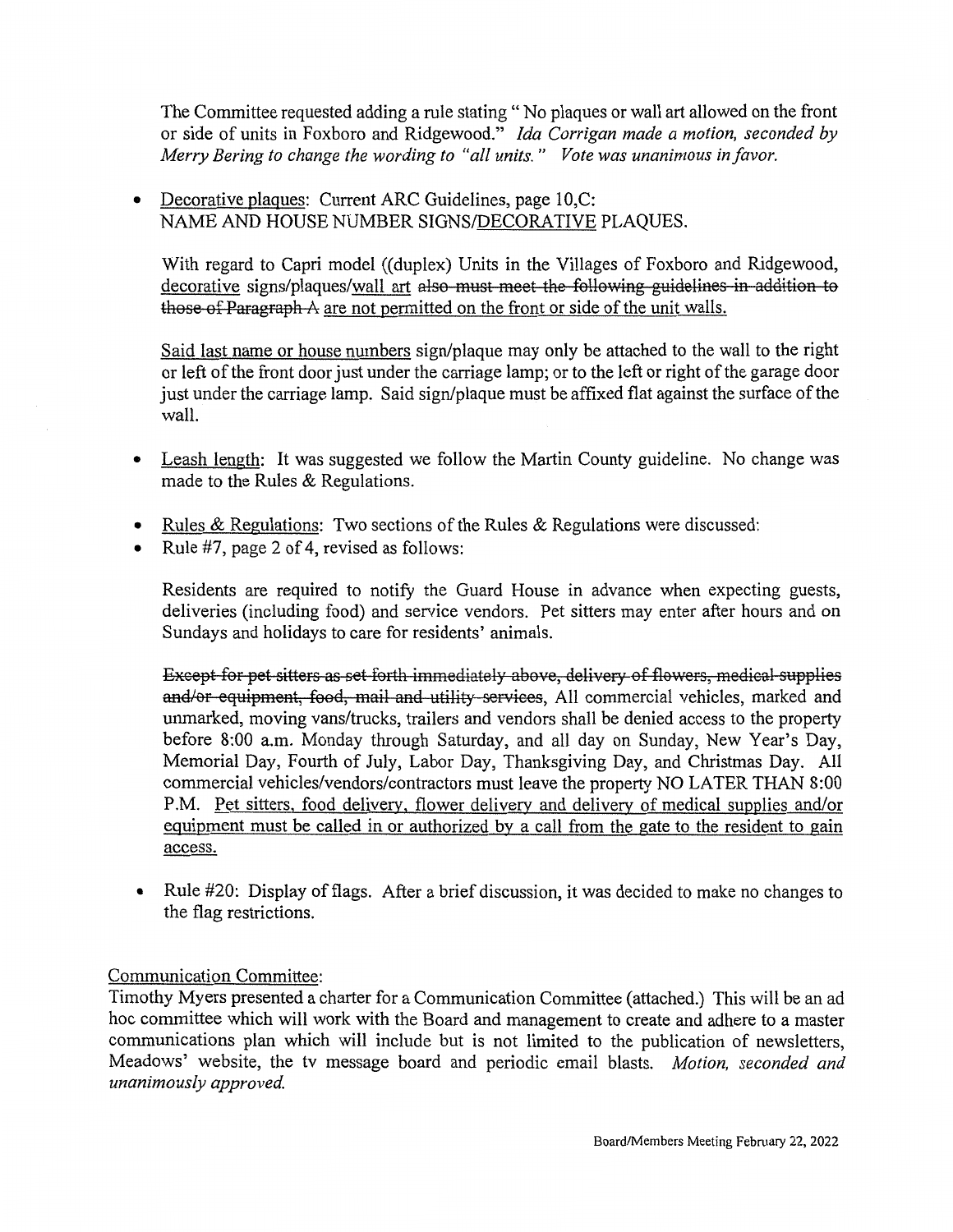xxxx Ridgewood Place: Homeowner request to remove an Oak tree at the front of the property. Ida Corrigan made a motion to remove, no second. Homeowner to be advised they may submit a request to the Landscape Committee to remove the tree at their own expense.

Appointments:

- Appointment of Patricia Vanlandingham as Foxboro Representative on the Covenants Committee. *Ida Corrigan made a motion to approve, seconded by Dee Nester. Vote was unanimous to approve.*
- Appointment of Melanie Britton as Alternate Foxboro Representative on the Covenants Committee. *Dee Nester made a motion to approve, seconded by Ida Corrigan. Vote was unanimous to approve.*
- Appointment of Wendy Wieber as Alternate Lakemont Representative on the Covenants Committee. *Dee Nester made a motion to approve, seconded by Ida Corrigan. Vote was unanimous to approve.*

Homeowner Comments: Several homeowners in attendance spoke about their concerns regarding the special assessment.

Adjourn: Ida Corrigan made a motion to adjourn, seconded by Claudia Tracey. Adjourned at 4:24 p.m.

Submitted. itted,  $\bigcap$ *c7\_ /l WIJJf-kJ* B�retary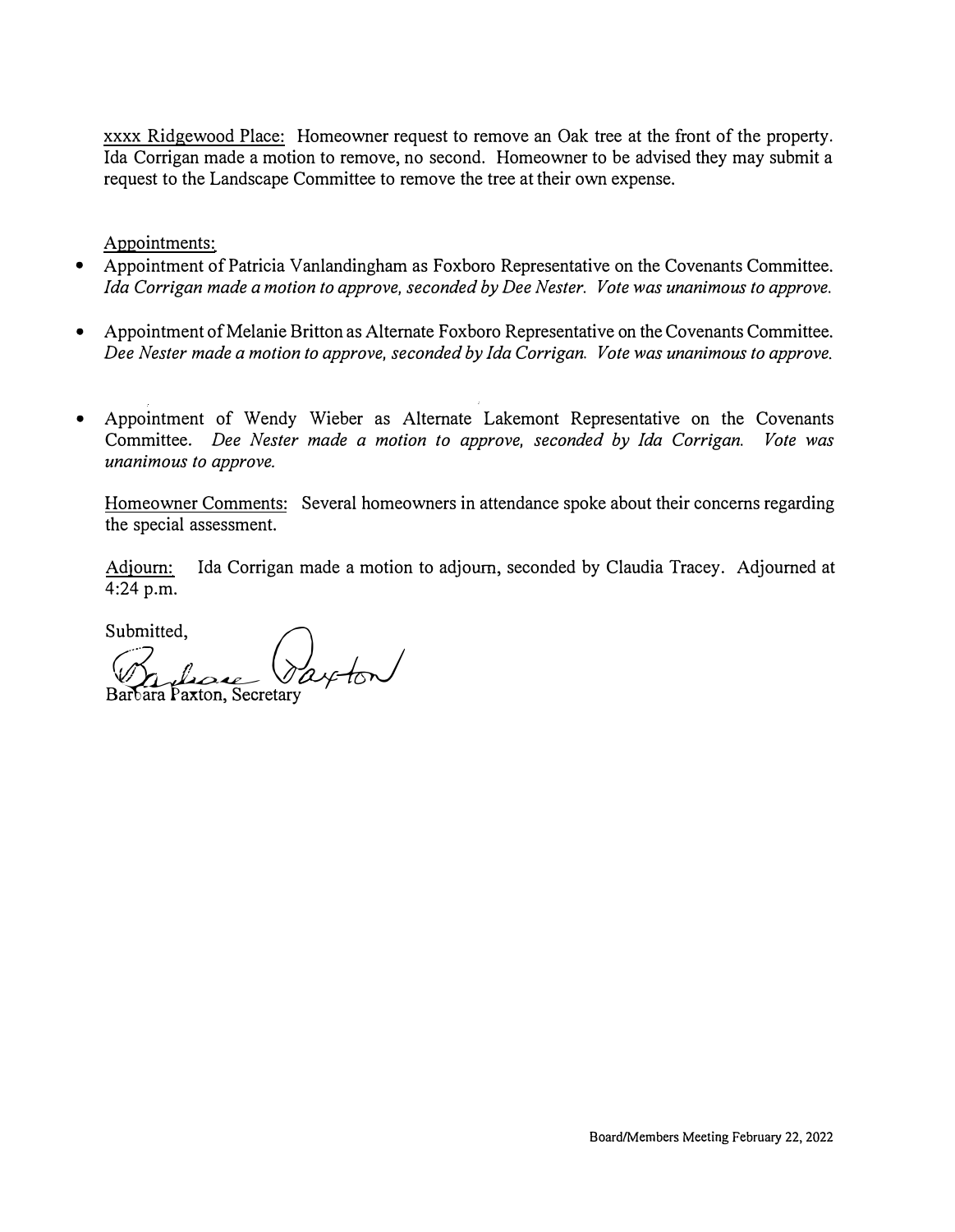### Workshop Meeting Board of Directors March 2, 2022, 1:00 p.m. The Meadows House

The purpose of the meeting was to review Mathers Engineering report on the tennis and pickleball courts.

In attendance were: Claudia Tracey, President Timothy Graham, Treasurer Barbara Paxton Secretary Dee Nester, Director at large Timothy Myers, Greenwich Director Mark Stilwell, Property Manager

Also present was Yuri Parraga, incoming lakemont Director. Ida Corrigan, Vice President and Merry Bering, outgoing lakemont Director were not present.

Bill Mathers and Jerry Hayhurst from Mathers Engineering presented their recommendations and answered questions from the Board.

Discussed were the following:

- Options including repairing the courts with new coating or scarifying and replacing the surface; the recommendation for the surface was Pro Bounce.
- A topographical survey is needed and Mr. Hayhurst recommended this be arranged promptly.
- Keep the existing fence posts.
- Keep the existing light poles; cut off the tops and add light shields
- Get an electrical engineer involved; Hayhurst recommended Arlington Electric

The number of pickleball courts is to be determined by the Board. If the decision is to have four pickleball courts, the pavilion between courts 2 and 3 would have to be removed and relocated outside the court area. The surface needs to be made flush and electrical and plumbing would have to be moved. Permits will be required for this. Mr. Hayhurst said it would be logical to keep the pavilion and have only 2 courts but this will be a Board decision.

Pro Bounce surface was recommended even though it is more costly because it is easier on the legs and knees and would be a safer surface. Hayhurst referred to it as a "senior" surface. Mr. Hayhurst commented there is more long term maintenance value with Pro Bounce.

New Vinyl fencing and fence cap would be needed, and electronics if desired. Mrs. Tracey said we would most likely use the existing FOB system.

Separate specs and bids are needed to salvage the light poles.

Core samples are recommended: Universal Testing, Fort Pierce, was recommended. Test also areas that appear to be in good condition, as well as those which are obviously not.

Shrubbery may need to be removed due to root damage.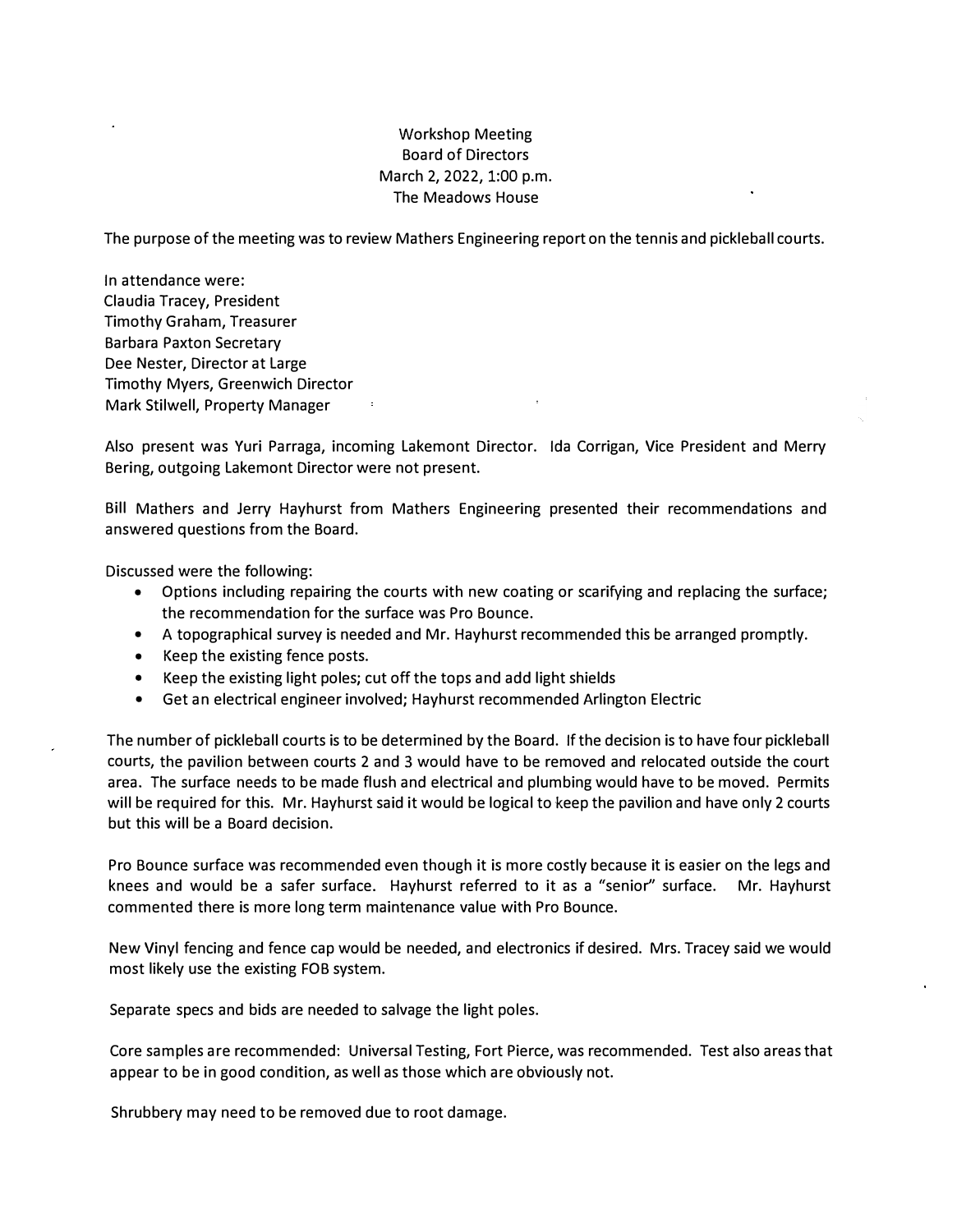Options:

#1 Take all posts down, scarify to grade, regrade, add new sidewalks

#2 Salvage posts, etc

Mr. Hayhurst also recommended that the Board set funds aside for warranty as inspections will be required.

Fencing: add between tennis and pickleball courts

Whichever coating is chosen, the warranty is only 7 to 10 years.

Mr. Hayhurst said Mathers Engineering could help write the specs and review bids and will be available to do inspections during construction.

It is not necessary to install an ADA compliant water fountain, but it could be done. Another water line would need to be run rather than find/repair old line.

No work could be done during rainy season so construction probably could not start until approximately November assuming specs and bids are done and contract approved by legal counsel.

Homeowner Don Britton asked why the Board did not use Mathers Engineering for the playground and pool bathroom projects. Mr. Hayhurst said Mathers declines to do playgrounds, it is not their expertise and insurance is an issue for integral equipment safety.

Another homeowner asked if there will be a system in place for dust control to the areas of the other amenities. There will be a standard for dust control and the construction materials will be stored inside during the construction period.

Meeting was adjourned at 2:58 p.m

Parlasa Parton